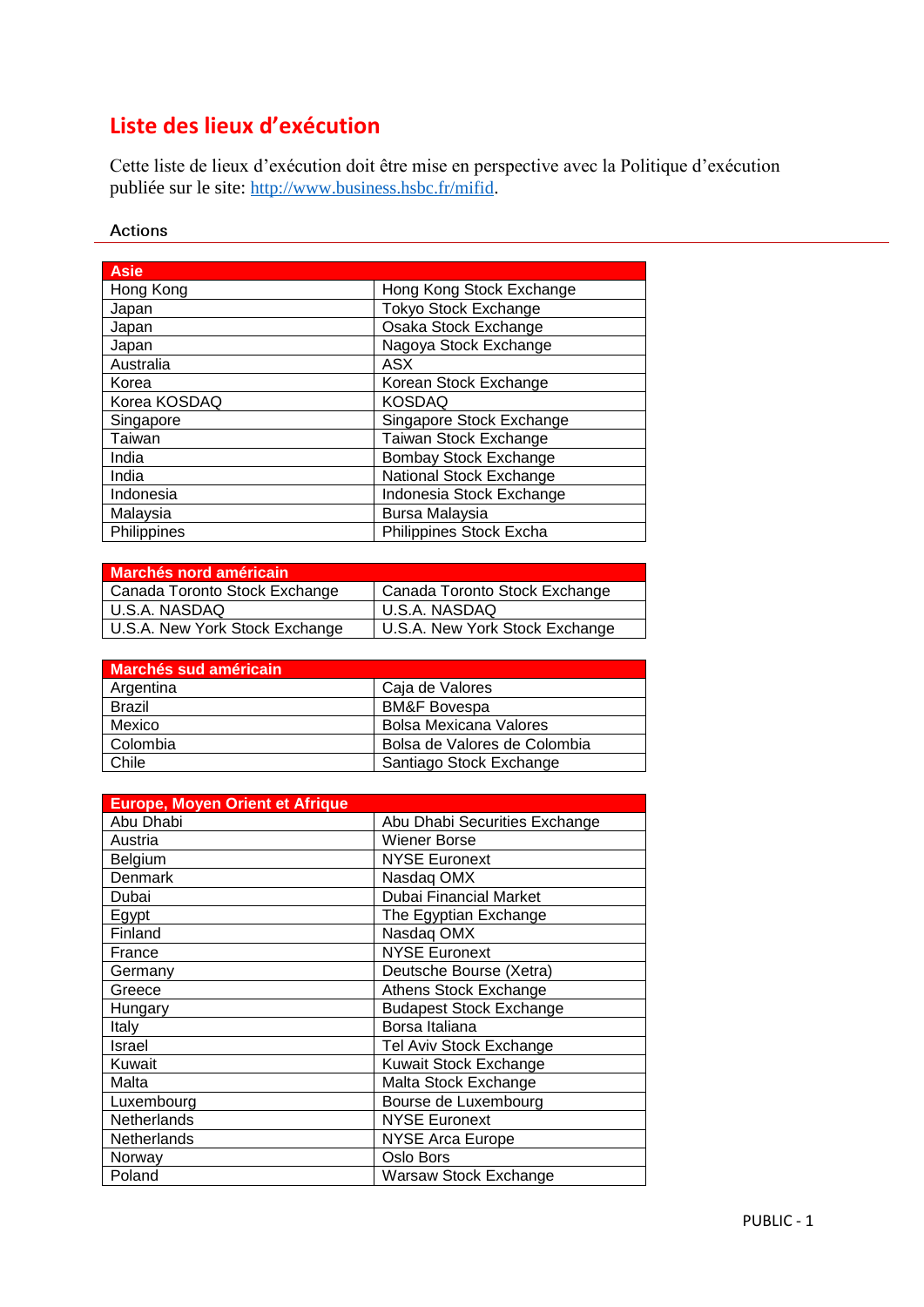| Portugal     | <b>NYSE Euronext</b>           |
|--------------|--------------------------------|
| Qatar        | Qatar Exchange                 |
| Russia       | Moscow Stock Exchange          |
| Saudi Arabia | Tadawul                        |
| Spain        | Bolsa de Madrid                |
| South Africa | Johannesburg Stock Exchange    |
| Sweden       | Nasdag OMX                     |
| Switzerland  | <b>SIX Swiss Exchange</b>      |
| Turkey       | <b>Istanbul Stock Exchange</b> |
| UK           | London Stock Exchange          |
| <b>UK</b>    | <b>BATS Chi-X Europe</b>       |
| <b>UK</b>    | <b>LSE Turquoise</b>           |

#### Dérivés listés

| Liste des lieux d'éxécution                   |  |  |
|-----------------------------------------------|--|--|
| <b>Euronext Paris</b>                         |  |  |
| Euronext Amsterdam                            |  |  |
| <b>Euronext Brussels</b>                      |  |  |
| <b>EUREX</b>                                  |  |  |
| Chicago Mercantile Exchange (CME)             |  |  |
| Chicago Board of Trade (CBOT)                 |  |  |
| Singapore Exchange (SGX)                      |  |  |
| Hong Kong Futures Exchange (HKFE)             |  |  |
| Japan Exchange Group (JPX)                    |  |  |
| Tokyo Financial Exchange (TFX)                |  |  |
| <b>ICE Futures Europe</b>                     |  |  |
| ICE Futures U.S.                              |  |  |
| Korea Exchange (KRX)                          |  |  |
| BM&F Bovespa (BM&F)                           |  |  |
| Chicago Board Options Exchange (CBOE)         |  |  |
| New York Mercantile Exchange (NYMEX)          |  |  |
| Montreal Exchange (MX)                        |  |  |
| Mercado Espanol de Futuros Financieros (MEFF) |  |  |
| Istanbul Stock Exchange (ISE)                 |  |  |
| Australian Securities Exchange (ASX)          |  |  |

## Produits de taux

| Liste des lieux d'éxécution |
|-----------------------------|
| <b>BGC</b>                  |
| Bloomberg                   |
| <b>BME - SENAF</b>          |
| Bondvision                  |
| <b>BrokerTec</b>            |
| Espeed Inc.                 |
| <b>Eurex Frankfurt AG</b>   |
| Eurex Repo GMB H            |
| <b>GFICreditMatch</b>       |
| HPC (Akurates)              |
| ICE Futures [1]             |
| Kepler Cheuvreux (idblink)  |